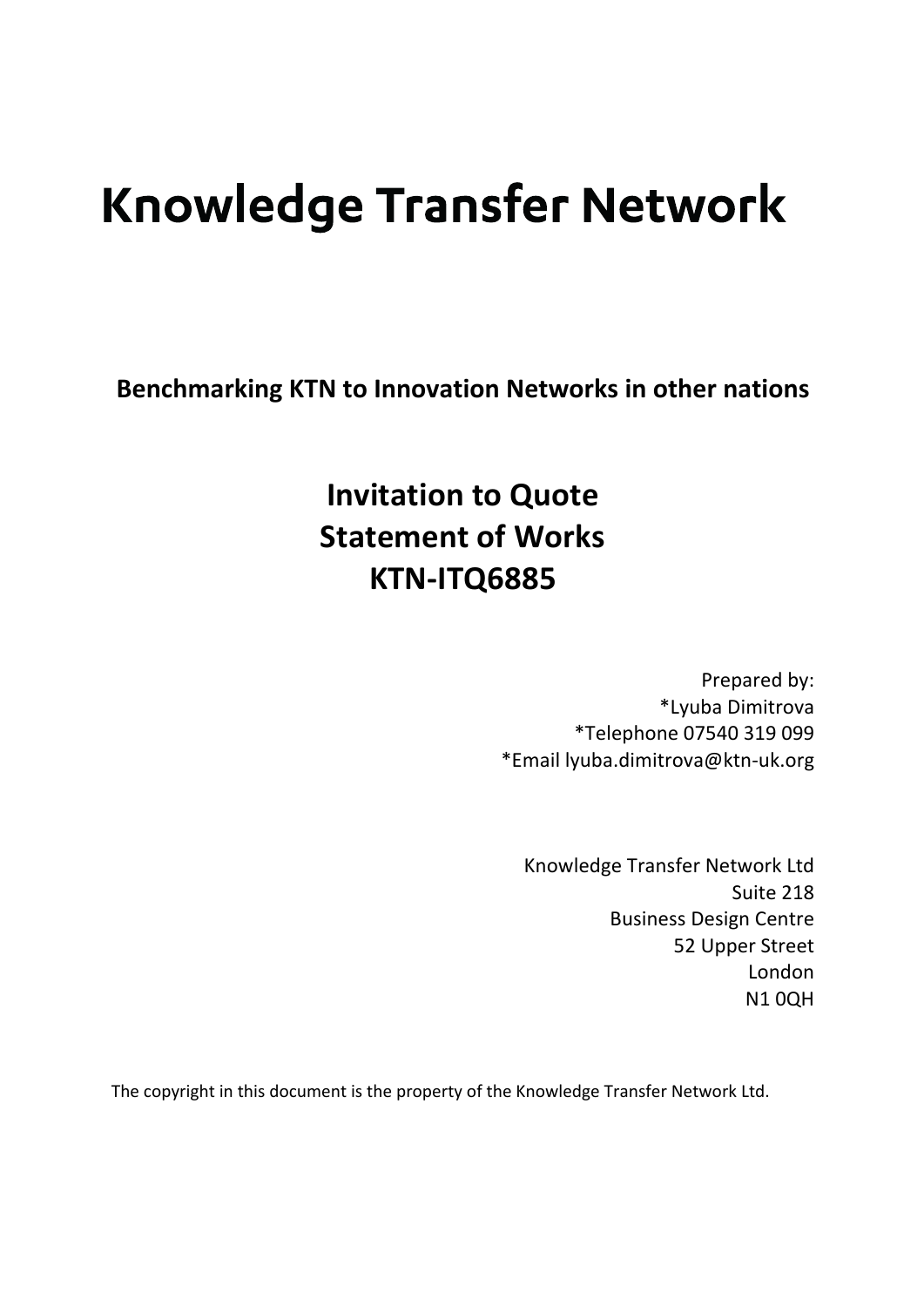#### Knowledge Transfer Network Ltd

| Date of issue  | $\pm 13$ <sup>th</sup> February 2018 |
|----------------|--------------------------------------|
| Version number | 1.3                                  |
| Prepared by    | Lyuba Dimitrova and Bryan Hanley     |
| Approved by    | Chris Warkup                         |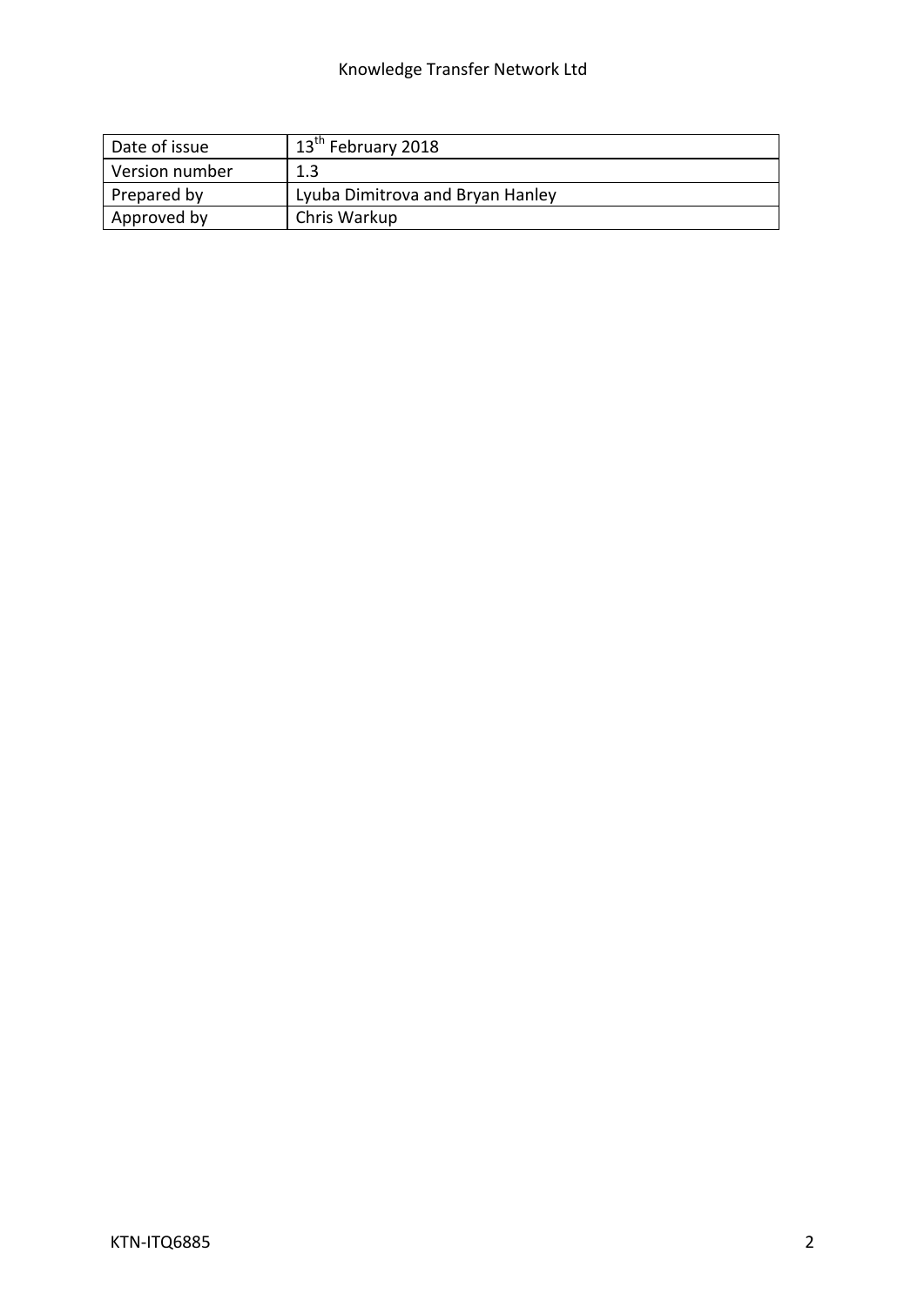#### **1. Background**

KTN is the leading, industry-facing knowledge transfer networking organisation in the UK we describe ourselves as the UK's Innovation Network. What distinguishes KTN from many other organisations that have a role in knowledge transfer networking is that we have indepth knowledge of practically all sectors of industry and cover all technologies across the whole of the UK. This gives KTN a unique ability to convene and connect across sectoral boundaries and deliver the right connections in order to enable effective business innovation and deliver economic growth.

We have evolved from a set of individual sector-thematic organisations to an overarching innovation network with, we believe, a unique breadth of reach coupled with the depth of knowledge to provide expert insights and advice.

KTN is a not-for-profit Company Limited by Guarantee that is largely publicly funded through grants from Innovate UK (the UK's Innovation Agency that is in turn funded by the Department of Business, Energy and Industrial Strategy). This makes KTN unusual in having a high degree of impartiality – separate from the research base, research funders or industry bodies. We do not exist to commercialise the outcomes from Government funding of research, but to understand needs and capabilities in business and the research base and connect the two. We facilitate business-to-research and business-to-business collaborations and, where necessary, help these new partners access funding and finance. We help to identify market opportunities for new technologies and solutions to industrial and societal problems with the aim of generating economic growth through innovation.

Although in many cases innovation networks might be working closely with innovation agencies, the former do not provide or distribute funding. Rather, they act as a catalyst that speeds up innovation.

KTN has the ambition to be the best in the world at what we do, but we lack sufficient information on organisations in other countries we should use as our comparators. Or indeed if there are direct equivalents in other countries to the way we are structured or operate. Which organisations share a similar remit of economic growth through innovation networking, how are they structured, how are they funded and how do they operate? What lessons of best practice might we learn from them?

*In Scope:*

- Identifying other publicly funded innovation networks in relevant competitor innovative nations (mainly OECD countries);
- Cataloguing their remit (geographic, technical and operational), objectives, legal status/hosting, funding and evaluation metrics;
- Understanding how they differ depending on the political and economic environments in which they operate in and what makes them successful in that context;
- Identifying examples of best practice;
- Proposing ways in which KTN might use them as benchmarks for performance;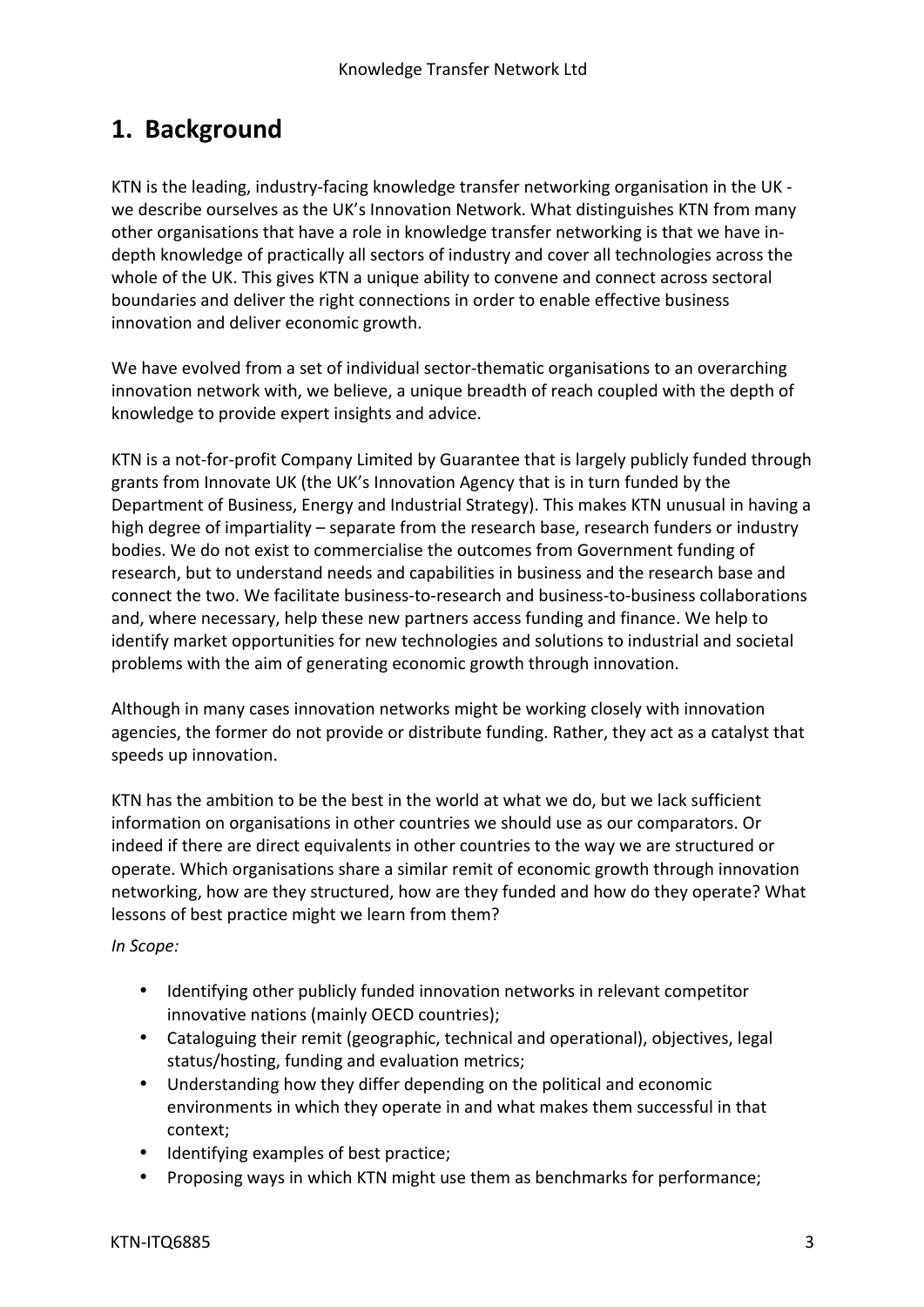• Desk research

#### *Out of scope:*

- Identifying and studying innovation agencies (e.g. Innovate UK and its equivalent in other countries unless they host the innovation networking activity) or for-profit innovation brokerage businesses or platforms
- Travelling to conduct research in the countries of the identified innovation networks

#### **2. Services Required**

The purpose of this request for quotation is to:

- I. Invite suppliers to identify innovation networks in the suggested countries, listed below
- II. Invite suppliers to describe their approach cataloguing and analysing the identified innovation networks
- III. Invite suppliers to describe their approach identifying examples of best practice and proposing suitable benchmarks for KTN
- IV. Invite suppliers to provide a quote for the services described in I, II and III.

We would like the successful applicant to identify the following:

- 1. How is the innovation network structured? Does it operate in one sector or does it aim to make cross-sectoral connections?
- 2. How does the network operate geographically  $-$  on a local, national or supranational level?
- 3. How is the network funded? Does it sit within some sort of government mechanism or is it (partially) funded by business? Is it part of an organisation with a wider remit? Would it be seen as impartial?
- 4. What is the purpose of the innovation network? How is success measured by its funders? (e.g. is it number of connections made, GDP growth, patents filed, etc.?)
- 5. How does the network operate? Is it an R&D facing organisation, seeking to recognise technologies to be pushed to market, or is it business facing and aiming to identify gaps in the market that could be bridged by innovative R&D solutions? In other words, is the network's principle of operation defined, in simplistic terms, by technology push, business pull or both?
- 6. Does the network demonstrate best practice in the way that it operates, what are these examples and why are they deemed best practice?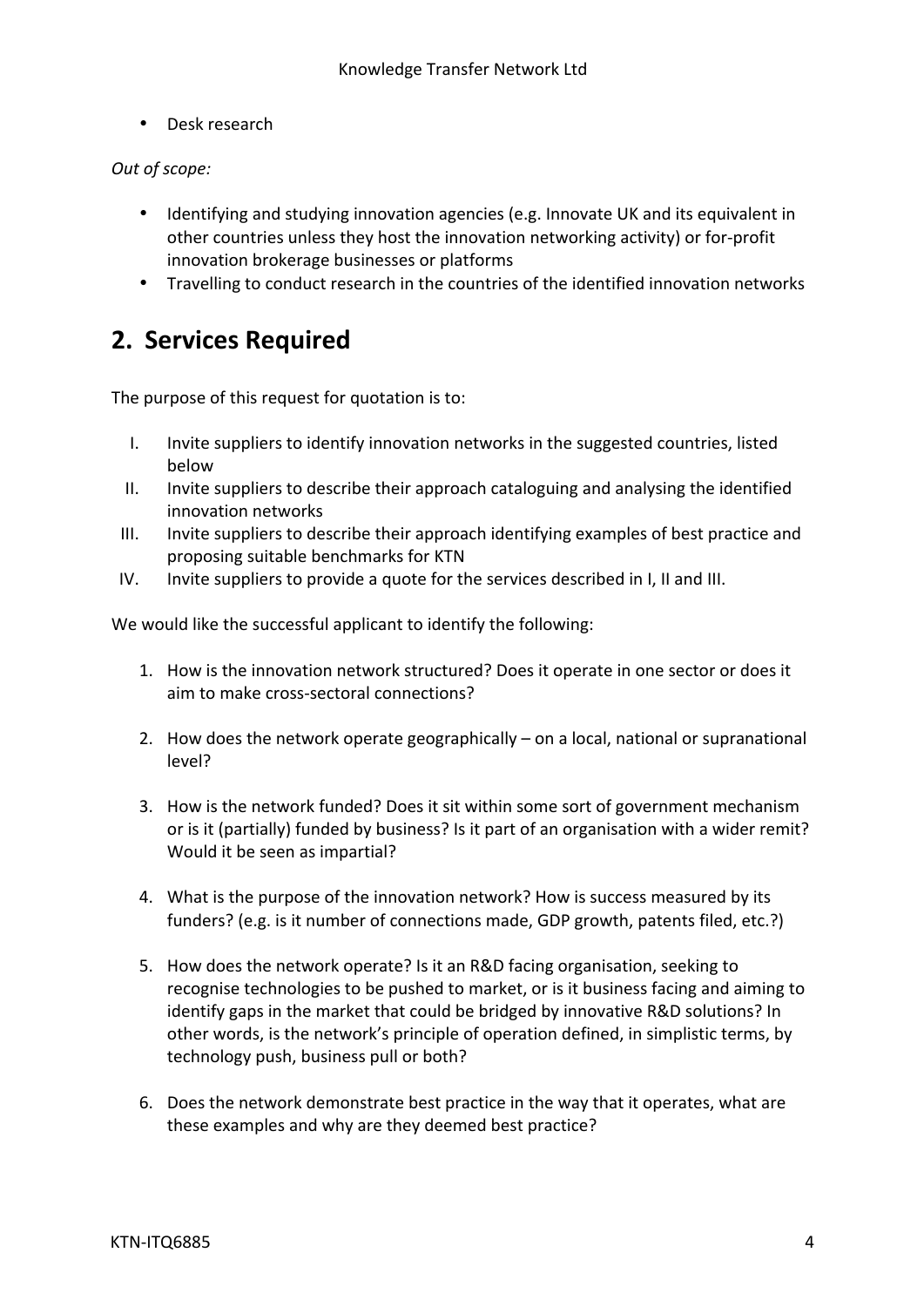7. How would KTN utilise information from other networks in benchmarking its own activities? 

The above questions suggest several dimensions for benchmarking which could be presented in a visually engaging way as part of the final output. This is by no means exhaustive list and other ideas are welcome.

An initial suggested list of key countries should probably include the following:

- Canada
- France
- Germany
- Israel
- Japan
- Netherlands
- Singapore
- South Korea
- Sweden
- USA

We are open to suggestions of a different set of countries providing they are explained. Similarly, a two-stage process, with examination of a long list and more detailed study of a short list of countries is an option.

### **3. Deliverables Required**

The following deliverables are required in the event that KTN decides to proceed to commissioning this study:

- 1. A report of comparative analysis of national innovation networking structures and where does KTN sit among those.
- 2. A visualisation of the dimensions of an innovation networking and where the analysed entities sit.
- 3. Identified examples of best-practice from which KTN might learn.
- 4. A report on possible means for benchmarking KTN performance against innovation networks in other nations.

#### **4. Term and Expiry Date**

All work related to this Statement of Works is expected to be completed, including submission of a final report, by Tuesday 3 April 2018. However, the work needs to be invoiced no later than Monday 26 March.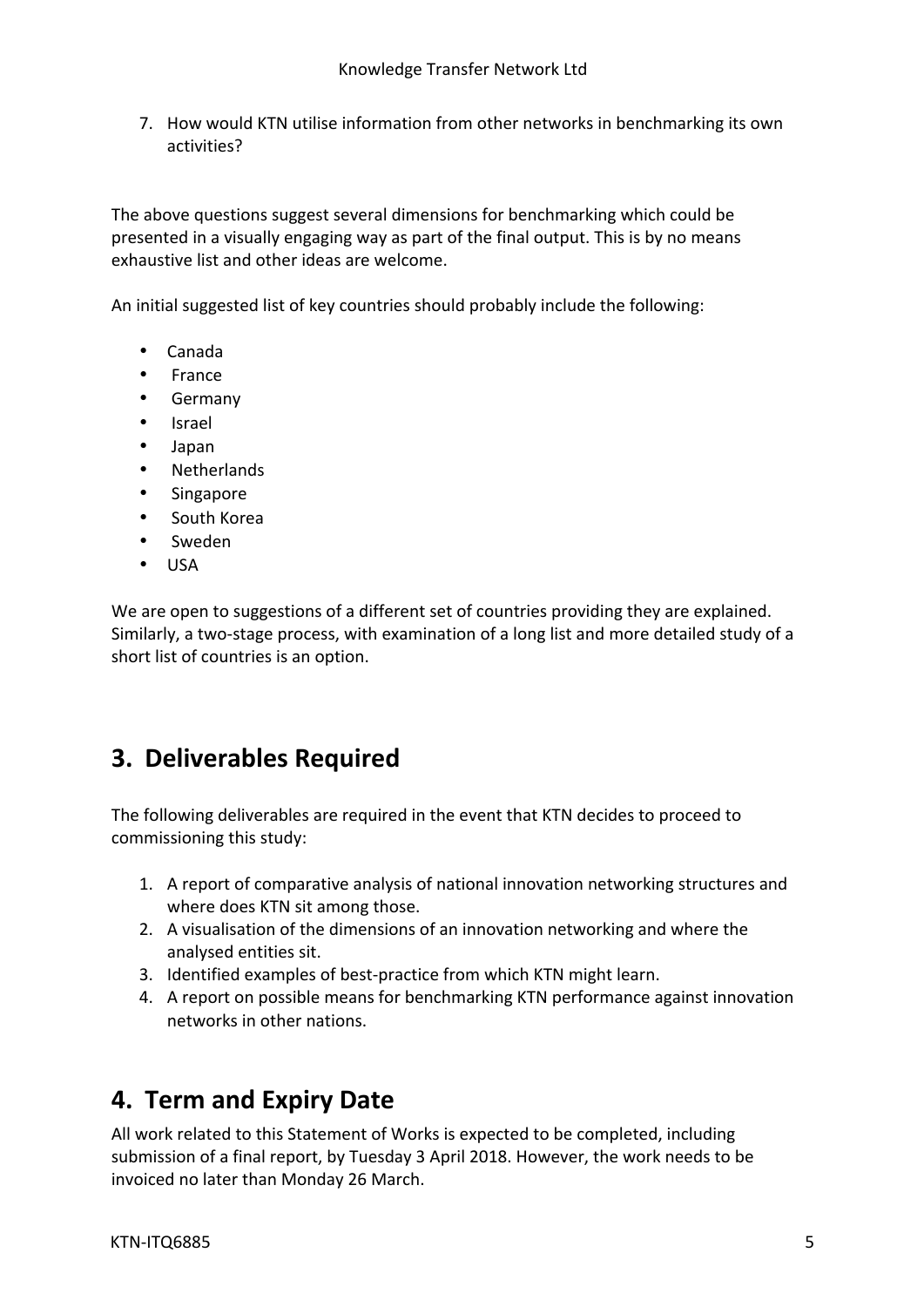The deadline for submission of the Quote is 23 February 2018 with a contract expected to be placed by 28 February. We reserve the right to hold a telephone interview with suppliers prior to placing the contract.

### **5. Submission**

In response to this Statement of Works please provide the following information:

Innovation network benchmarking:

- A description of how you would meet the deliverables
- Evidence of past or current similar work

Staff resources:

- Staff resources and bios (relevant experience) of the individuals who will undertake the work
- What commitment you expect from our own staff to support any co-development

Legal information:

• The legal entity that will provide the services and your standard T&Cs

Schedule of costs:

• Cost breakdown for the deliverables detailed above

Work Plan:

• Your proposed structure with durations

Additional Information:

• Any additional services you could provide to enhance the project

#### **6. Principal Contact for the Invitation to Quote**

Please direct any questions or communications on this Invitation to Quote to:

Lyuba.dimitrova@ktn-uk.org

#### **7. Terms and Conditions**

This Invitation to Quote is subject to "KTN's Terms and Conditions of Contractor Engagement  $-$  Company Edition", which are provided separately.

Please note that KTN reserves the right to not select any supplier if we feel none meet our requirements and budget.